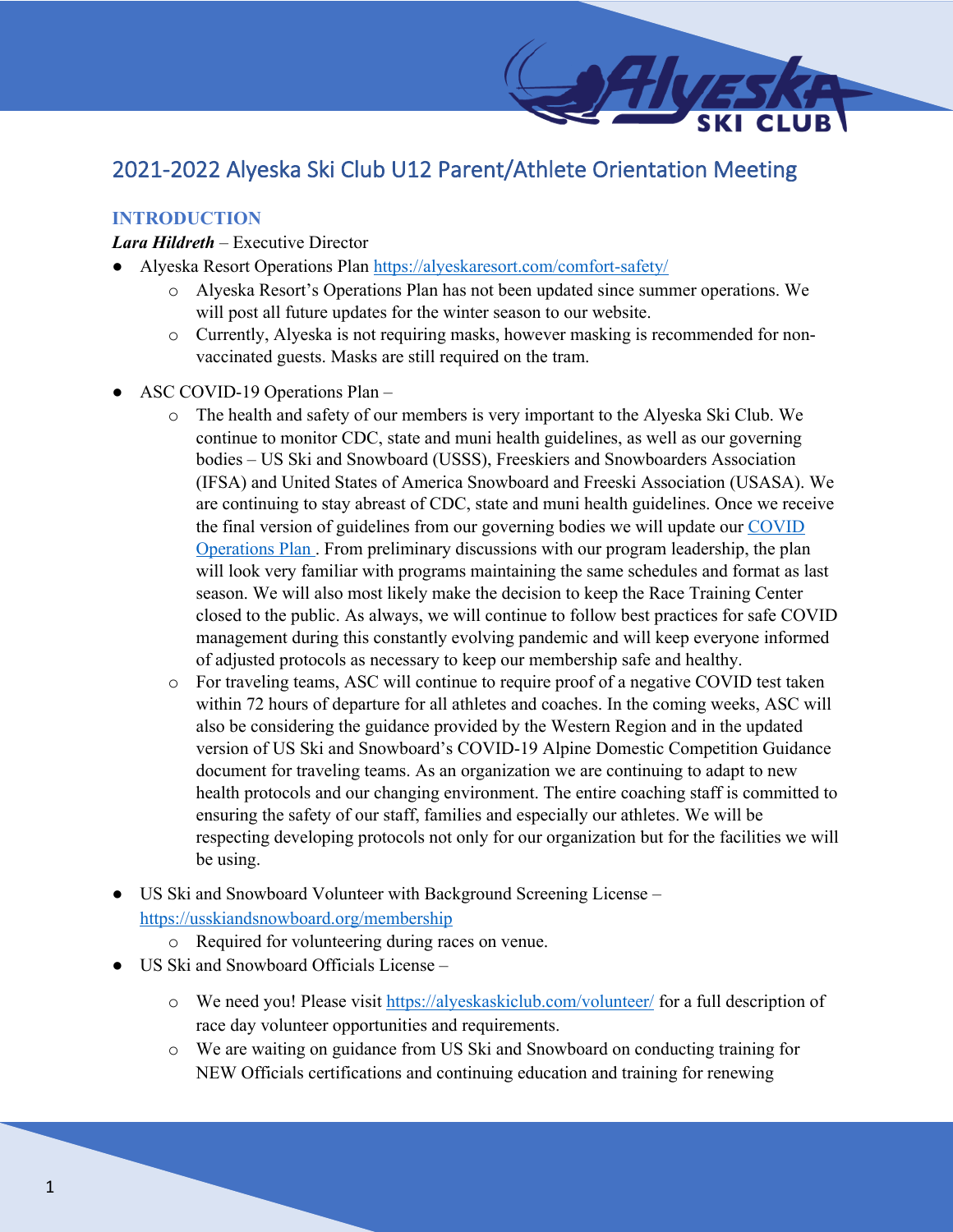certifications. If you are currently an Official (Timing & Calculations, Race Administrator, Referee, Chief of Course, Chief of Race, etc…) or interested in becoming one, ASC will be reaching out with training opportunities.

## Who is Who:

| Lara Hildreth           | <b>ASC Executive Director</b> |
|-------------------------|-------------------------------|
| Jen Danza               | Juniors Program Director      |
| <b>Leah Scott</b>       | <b>Office Manager</b>         |
| Kjersti von Wichman     | U12 Head Coach                |
| <b>Volunteer Needed</b> | Parent Liaison                |

The U12 Program emphasizes a continuation and development of skills learned in Mighty Mites and/or the U10 program. Practice (more notably referred to as *training*) occurs every Friday, Saturday, and Sunday at Alyeska. Updates to daily schedules are via TeamSnap. Please check TeamSnap periodically.

## Alyeska Daily Training Schedule

| 9:45 am               | Warm Up                   |
|-----------------------|---------------------------|
| 10:20 am              | In Lift Line              |
| 10:30 am - 12:15 am   | <b>Morning Training</b>   |
| $12:15$ pm $-1:00$ pm | Lunch                     |
| 1:00 pm $-$ 3:30 pm   | <b>Afternoon Training</b> |

**Hilltop Weekday Training –** 5:00 pm to 7:00 pm or **Alyeska Weekday Training –** 3:30pm to 5:30pm on Wednesday.

**Alyeska Weekday Training –** 4:00pm to 6:00pm on Friday.

#### *Additional Opportunities Available*

In addition, our Holiday Camp days are built into the U12 program, but the additional Spring Break camp (3-day program) is an add on. Preseason dryland is also available as an add-on to the U12 Program. We strongly encourage athletes to participate in both these programs.

# Training Philosophy

Our goal is to put a lot of miles on athletes. We believe that young athletes this age need straightforward directions and focus on a select few of them at the same time. Some athletes learn by feel, and some learn by the mechanical implantation of a move/motion. In addition to becoming a versatile skier, we believe that it is pertinent for young athletes to have fun while on the hill. This can include activities such as jumps, tree trails, powder, and the terrain park.

We strive to follow the USSS guidelines for this age group. (Guidelines on USSS Website under "Alpine Training Systems") Broken down by an average of 50 days of training. Our training regimen is broken roughly up into the following categories, and their respective time dedication per season: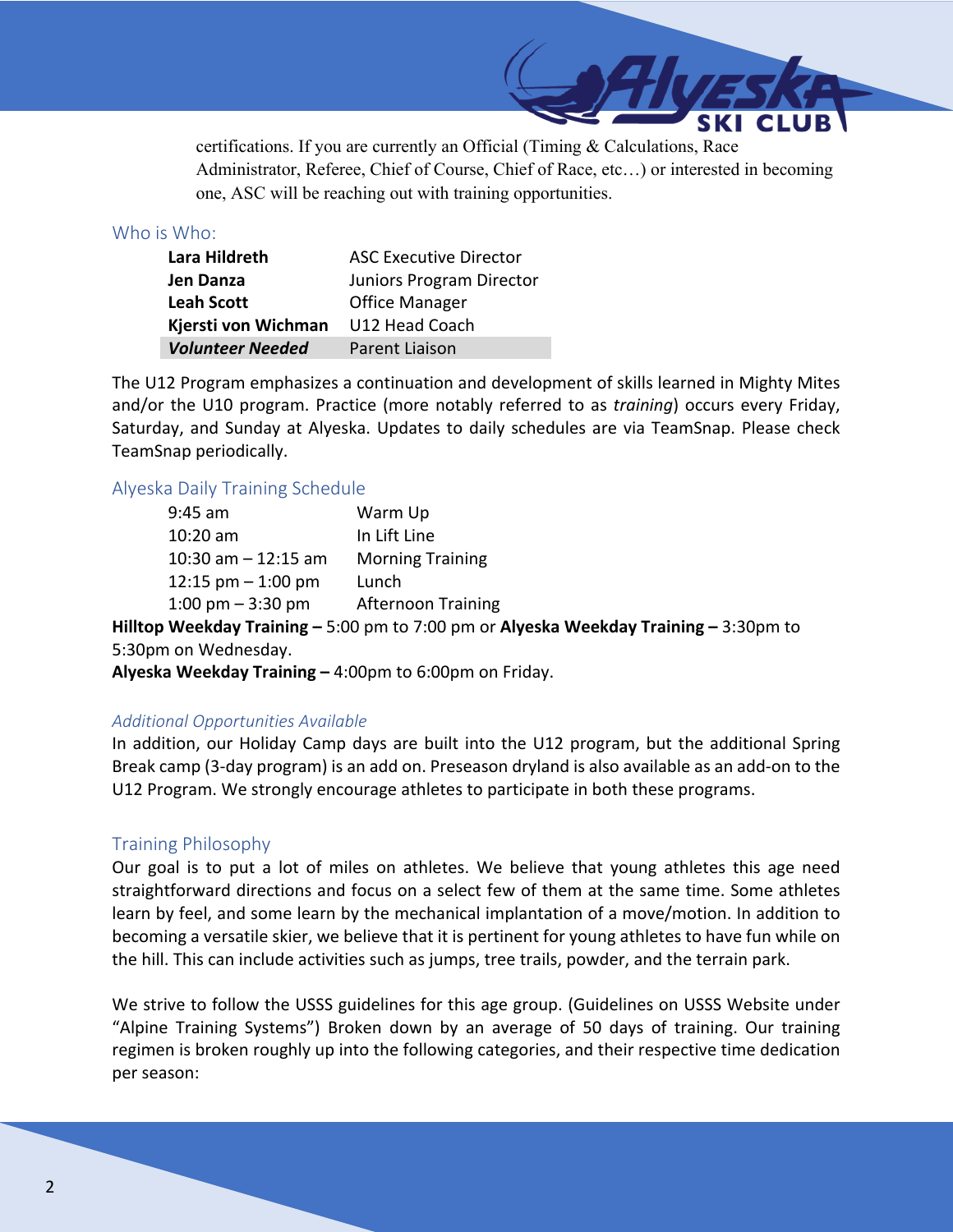

Coached Free skiing – 45% Coached Drills – 20% Coached Gate Training – 25% Competition Simulation – 10%

## Races

We follow the ASC race schedule.

| January 14 - 15  | Coca Cola Classic U12 - U14      | 2SL/2GS     |
|------------------|----------------------------------|-------------|
| January 21       | Ram Cup (Hilltop) TENTATIVE      | SL.         |
| February 13      | Alyeska Ski Cross Invitational   | SX.         |
| February 16 - 19 | Alyeska Cup U12 - U14            | 2SG/2SL/2GS |
| March 4          | Brian Russell Costume Race       | Dual GS     |
| March $5-6$      | Arctic Valley Cup (Artic Valley) | 2SL/2GS     |
| April $2-3$      | U12/U14 State Champs (Fairbanks) | SL/GS       |

One out of state race series will be considered in February based on quota restrictions – location and time TBD

To view the other race document for all the races that are planned for the season please visit both ASC and Alaska division website. As well as Team Snap is updated!

#### Race Regulations

Race regulations can be found on the Alaska Division website: https://alaskaalpine.com/alaskadivision-rules/

# Communication

Team Snap will be the primary form of communication between coaches, parents, and athletes. Schedules, training updates and changes, emails and alerts will all be through Team Snap. Email or text is the best way to communicate with me or other coaches.

# Alyeska Ski Club Website *-* https://alyeskaskiclub.com

- $\triangleright$  Please familiarize yourself with our ASC website. If you missed emails and you can't find information on programs, camps or any other ASC related information, everything can be found on our website.
- Ø For those that do not know, you can also make general ASC related payments on our website and you can sell your gear through this link also found on the top red bar of our website: https://www.facebook.com/groups/akskiracingclassifieds